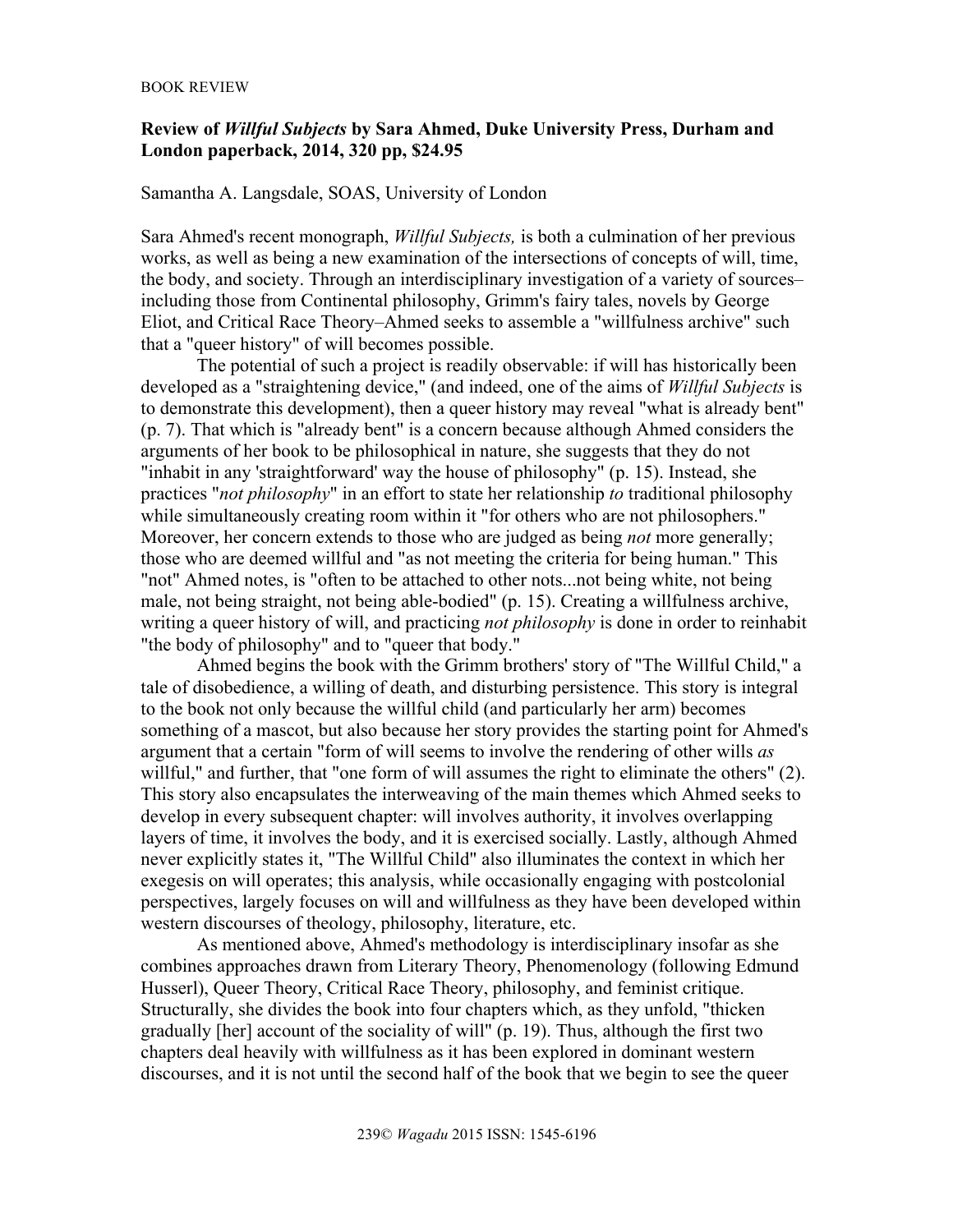potential of willfulness for resistance, Ahmed asserts that, "to wander away we must first recognize the path we are asked to follow" (p. 9).

In Chapter One, Ahmed examines willing as an everyday experience and as a fundamentally social activity. She investigates willing in how subjects aim to bring about certain results, and she seeks to "depersonalize" willfulness such that it can be attributed to whatever obstructs the will (be it object or subject). She begins with an account of will given by Augustine who characterizes will as a form of address. In being able to "call upon the will", Augustine "creates a will that can be called upon" (p. 28). This realization leads Ahmed to examine how calling upon the will is done in order to "will about" a particular object or ends. Turning towards Husserl's *Ideas*, Ahmed elaborates on willing as something done in order to reach towards a horizon. Further, "willing is corporeal: a willing is a bodily turn" (p. 35). Willing is also something we do in-the-world and thus, Ahmed explores "the will sphere," specifically through an analysis of George Eliot's novels *Silas Marner* and *Adam Bede*. In these texts, we can see how it is not only other subjects who can will and be willful, but also objects; objects can be filled with will, can become willing objects, and conversely, their obstruction to the will of a subject can make them willful. Ahmed demonstrates that when objects, or certain subjects, become obstructions to the will, force is employed in order to make that thing willing. She concludes the chapter by examining how willing is done with Others. By discussing "social willing," Ahmed is able to expand her definition of force such that it is not only "the rod" by which willful objects are directed to "will right," but also the mandate for attunement. Those who are not in tune, "or who are out of tune become the obstacles," they become willful and must be pressed towards the will of society. The social will towards harmony, then, is a project towards which willing subjects must reach, and under which willful subjects will be shaped by force.

In Chapter Two, Ahmed moves on in her genealogy to examine how, in nineteenth-century western philosophical and literary discourses, the will itself becomes a project. She investigates three manifestations of the will as a project, namely within literature that sought to promote "an educable will," within self-help literature, and within texts focused on converting "the strong will" into "the good will." Returning to the Grimm's tale of "The Willful Child," Ahmed explores a genre of texts she, following Alice Miller, characterizes as "poisonous pedagogy." Whether scrutinizing more overtly violent texts such as the Grimm's tale, wherein the will of the child is literally broken by the rod, or reading more liberal, utopian texts like those of Jean-Jacques Rousseau, wherein the will of the child is "made" by "the steady hand," Ahmed demonstrates how willfulness is something to be eradicated at worst, or "straightened out" at best. In the self-help literature, exemplified by texts such as those by John Stuart Mill, Ahmed shows how "will is treated as an internal resource" (p. 75). By working on one's will, one has the capacity to "set oneself right". The implications here are that external circumstances—like the unequal distribution of resources—are obscured and reconfigured such that one who does not "will right" can be characterized simply as weak-willed. Ahmed states that also "implicit in the diagnosis of weakness of will is an idea or ideal of a strong will," and it is the conversion of "the strong will" into "the good will" that occupies the last part of the chapter. In order to investigate the narrative of "the good will," Ahmed returns to the novels of George Eliot, and specifically to *Daniel*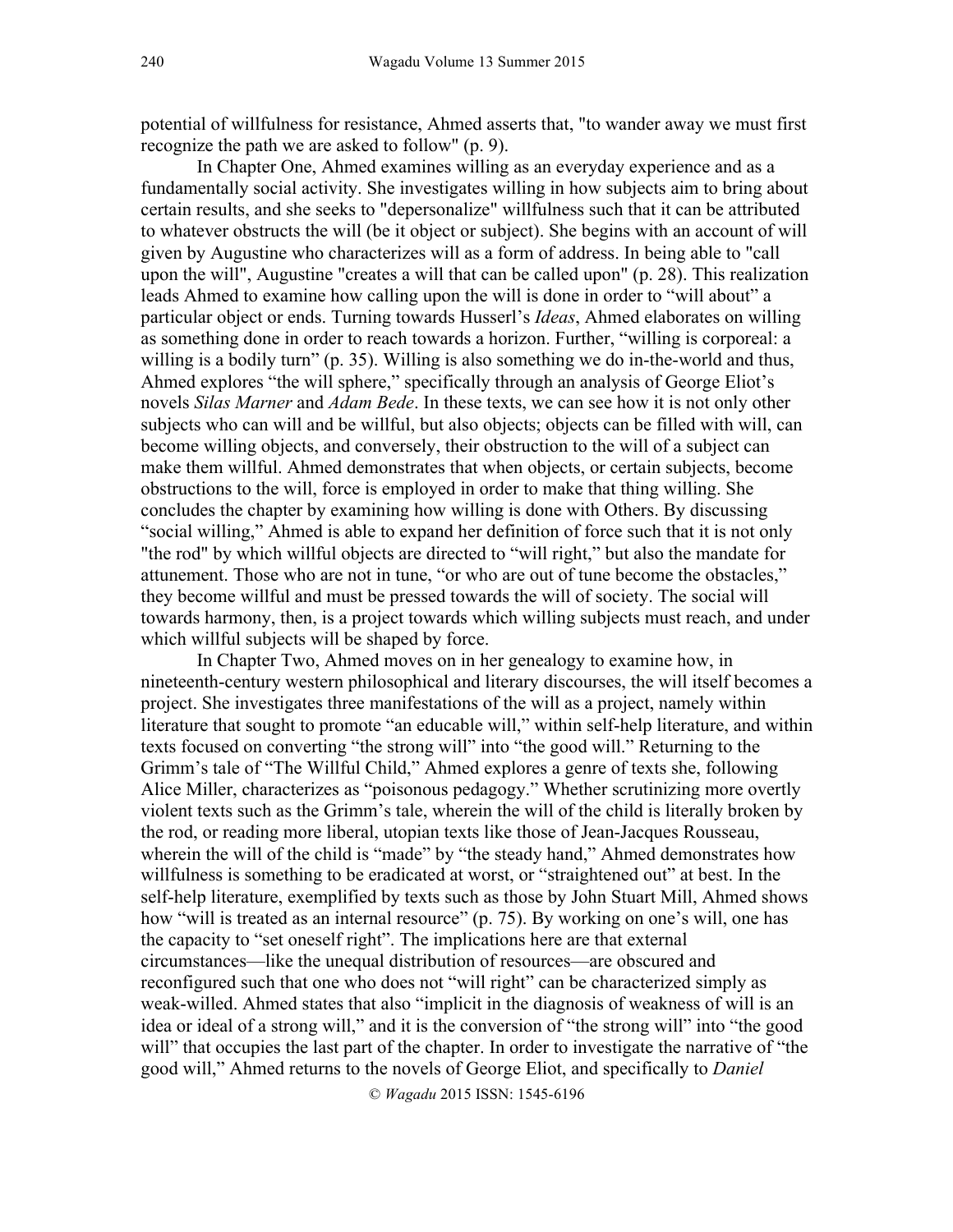*Deronda.* She argues that, within the novel, "wilfulness and weak wills, understood as character flaws, participate in the creation of a moral landscape of the will" (p. 84). This moral landscape can also be observed in Kantian ethics which must be critiqued on their presumed universality. The danger of ignoring the ways in which "the good will" is intimately tied up with obedience, and assumed to be universally desirable, are obvious when one looks at, for example, the Eichmann trials: Ahmed notes, "a Kantian model of duty as obedience to the moral law can be used to justify obedience to the will of a leader" (p. 92).

In Chapter Three, Ahmed begins by asking "how the good will becomes a technique for gathering a disparate population into a coherent body," or, in other words, how it is that "the good will" transforms into "the general will?" Moreover, "who or what embodies the general will?" In order to answer these questions, Ahmed brings the body back into the frame by arguing that the general will is the will of "the whole body." In order to examine the particular will, and its relation to the general will, it is necessary to explore the relation "between the will of the whole body and the will of a body part" (p. 97). Regarding the theme of obedience, Ahmed notes that "the demand for obedience is not simply a demand that the part obeys the whole but is willing to become part of the whole" (p. 97). She explores this demand in both Rousseau's *The Social Contract*, as well as in Blaise Pascal's *Pensées.* Following Mary Poovey, Ahmed suggests that this perspective within western discourse was not only applied to bodies, but also the "the social body," or the body politic. The significance of this metaphor lies in its potential to promise those who were traditionally "not part" to become a member of "the whole." This promise, however, was conditional. To truly be a part of the whole body, parts must be sympathetic to each other, they must be in accordance. This formula is not only descriptive of how parts relate to each other, "but also *prescribes* what parts must do for other parts, and for the body of which they are part" (p. 101). To become part of the social body therefore, is to inherit a prescribed function; "the parts must be willing to do what they are assumed to be for" (p. 101).

The relation between the part and the whole is given more complexity when Ahmed turns to questions of productivity. She notes that the idea of function, or an assigned duty, paves the way for certain parts to be diagnosed as willful when they fail to do their duty and thus, fail to support the whole. What becomes obvious, however, is that only *some* parts are ever charged with willfulness. She suggests that when the will of certain parts appears to align with the general will, those parts are considered to have accomplished their duties and are thus given "*a freedom not to be supportive*" (p. 105). In other words, if the general will is expressed within the will of particular parts, those parts are no longer required to labor in order to support the whole. The health of the body then rests solely on those parts whose particular will must be surrendered in order to support the will of the whole. Labor within a western, capitalist context, for example, not only shapes what a part does, but ultimately what it is assumed to be *for*. Ahmed looks at metaphors used to describe laborers and emphasizes that it is the arms and hands which come to represent their particular duty (to support the whole), and subsequently, which *stand in* for the workers themselves (i.e. they become known as "hired hands"). By engaging with Disability Theory, and with the history of prosthetics in the West specifically, Ahmed goes on to show that the willful part is one which does not, and even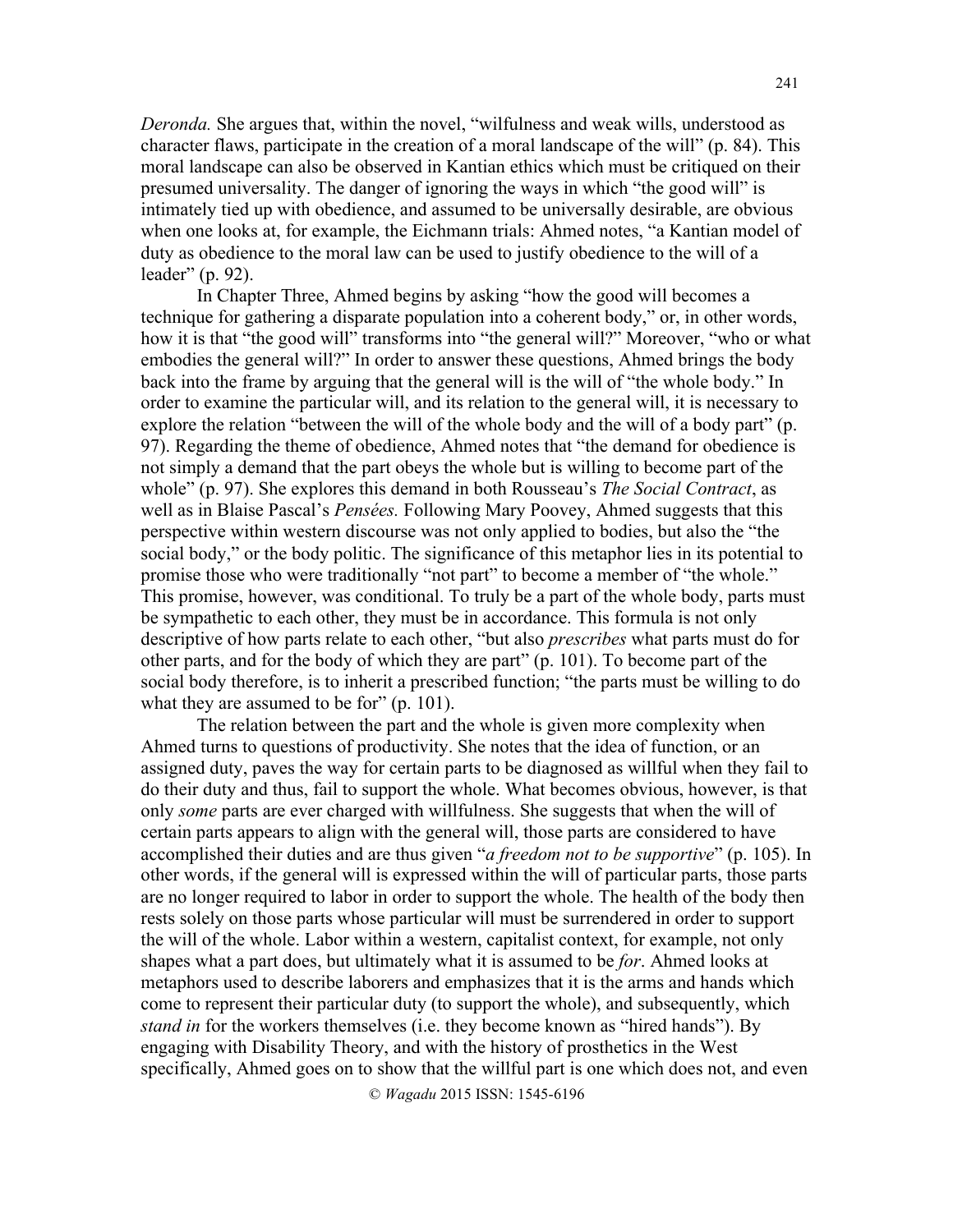cannot, do the duty it is assumed to be for. Developing prosthetic hands and arms for workers was not in order to restore some sense of wholeness to the individual subject, but rather, so that that subject might return to its duty in supporting the whole social body.

The relation between the whole will or the general will and productivity leads Ahmed to the connection between general will and reproductivity. The part must willingly do its duty to support the whole not only so that the whole body is productive, but also so that the body may continue its productivity, and become reproductive. Ahmed examines this mandate first in terms of family lineage and again, invokes the willful child. The willful child is a threat because by failing to adhere to the will of the parent (connected in the Grimm story to the will of society and ultimately, to the will of God), she fails to support the body of the family and thus, to reproduce the family by being an appropriate point on the family line. Ahmed also evokes Eliot's novel *Romola* to examine the figure of the willful woman who attempts to flee marriage and thus avoid the reproduction of societal norms, as well as the reproduction of her family lineage. Romola also provides Ahmed with an example of "the willful wanderer" who in her refusal to be "put right" or "put in her place," similarly threatens the health, coherency, and reproduction of the social body. Ahmed concludes the chapter by extending the idea of the wander to the idea of "the stranger". Because of the threat to productivity and reproductivity that a wandering part poses, Ahmed argues that the creation of "a new sphere of voluntary criminals (the vagrant or vagabond)" was necessary in order to maintain a class of willing workers. Building on the work of Karl Marx, Ahmed demonstrates how legislation in the fifteenth and sixteenth centuries made wandering a criminal offense and therefore, the vagabond (a classed, as well as raced figure) the chief criminal. In order for a part to avoid willfulness, it must abstain from wandering and become a willful worker.

Paradoxically, strangers are parts that potentially endanger the health of the whole but they are also necessary for the creation of the national body, "another fantasy of the 'whole social body'" (p. 126). Those who are strangers are *not yet part* of the whole body, and it is only those who are willful who refuse to become a part, and to will in accordance with the whole. In an international context, we can see this relationship play out in terms of citizenship. Migrants become "would-be citizens" who will be "welcomed on condition [that] they are willing to will in accordance with the national will" (p. 127). Of course those who are deemed willful, or inassimilable (Ahmed uses Muslim women and "the veil" as an example), are also necessary insofar as they highlight, through their difference, the supposed homogeneity of the national will and can be used as a technique for justifying security projects designed to eliminate "the threat of otherness" (p. 128).

The turn towards more politically engaged analyses in Chapter Three is extended in Chapter Four within which Ahmed reflects on how willfulness "can become a style of politics" (p. 133). She clarifies that she has no intention of "prescribing a set of behaviors," that questioning the status of willfulness remains part of her project, and that willfulness as a style is not always easily recognizable. Nonetheless, she turns her attention towards constructing a more hopeful agenda for those against whom the charge of willfulness has been directed. "To claim *to be* willful or to describe oneself or one's stance *as* willful is to claim the very word that has historically been used as a technique for dismissal" (p. 133). She suggests that this strategy begins with "a history of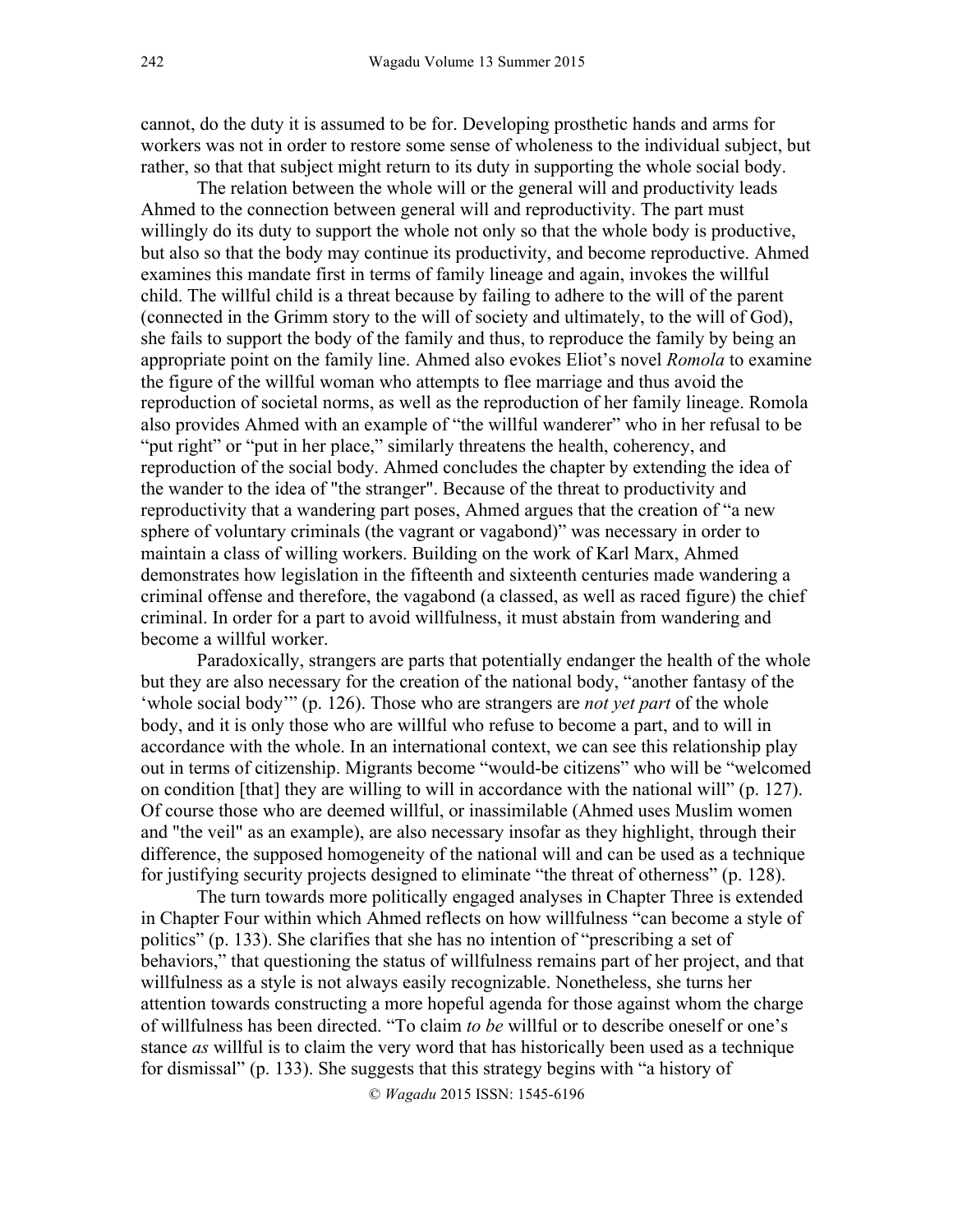willfulness as a history of those who have been willing to receive its assignment" (p. 134). Her first history is one of willful disobedience. In examining figures spanning from Antigone to Martin Luther King Jr., Ahmed highlights "how willfulness can be an *orientation toward crime* (to expose wilfully the injustice of the law)" (p. 135). Willful disobedience often comes at a high price and involves not only those who are willing to accept that cost, but also those who willfully worked on the path that those refusing to obey travel down. Willful disobedience may be as corporeally compromising as it was for Antigone, it may involve reclamation and new creation as called for by Frantz Fanon, or it may involve "the willingness of a community that allows an act to acquire the status of willful *for* others," as it did for Rosa Parks (p. 143).

Willfulness might also be mobilized in diversity work. Ahmed defines diversity work in two ways: "firstly…[as] work that has the explicit aim of transforming an institution; and secondly…[as] what is required when you do not 'quite' inhabit the norms of an institution" (144). These two ways meet in the bodies of those who do not "quite" inhabit institutional norms and are thus, frequently tasked with changing those norms. She explains that once a particular type of will becomes habit within an institution, it no longer needs to be actively willed and indeed, is no longer visible to those within the institution. It is not until someone whose will does not "quite" align comes up against that institutional will that it becomes apparent. The organization of spaces does not come into question until certain bodies requiring adjustments in the width of the corridors, the access to upper floors, or the audio technology enter these spaces and "get in the way" of institutional progress. It is only through modifications that the ways in which "spaces are already shaped around certain bodies" become visible (p. 147). Moreover, those modifications—and those who require them—become willful impositions. Ahmed argues that institutional wills act as a type of residence for certain subjects, and for those who do not, or cannot align with that will, it is only through their insistence that they are given residence with the others. This type of insistence is diversity work and always already positions the "not quite" subject as the willful subject. Insistence in this way becomes a political grammar: in making use of it, the willful subject illuminates how the object of her insistence is automatically given to the others, "to those whose residence is assumed" (p. 149). For the willful subject, she has to "insist just to exist," for those normatively housed within the institution, all they have to do is turn up. The value of willfulness in this context is that it "describes the uneven consequences of this differentiation" (p. 150).

Ahmed also points to the feminist killjoy in her history of willful subjects who (re)claim the charge of willfulness. At the family dinner table she is the "feminist daughter" whose contributions elicit the rolling of eyes. The feminist killjoy is loud, frustrating, mouthy, the mouth. "She is viewed as too full of her own will, as not empty enough to be filled by the will of others" (p. 154). To transform this from judgement to empowering project, Ahmed argues that we must make a willful translation, "we are *willing not* to be willing: *not willing* translated into *willing not*" (p. 154). This translation is not without risk. On the lighter side, it is possible that the content of the feminist killjoy's speech may go unheard. More concerning are those circumstances in which the staunch unwillingness to be willing results in isolation, dependence, and violence. Nevertheless, Ahmed suggests that it is possible to withdraw, even from those seemingly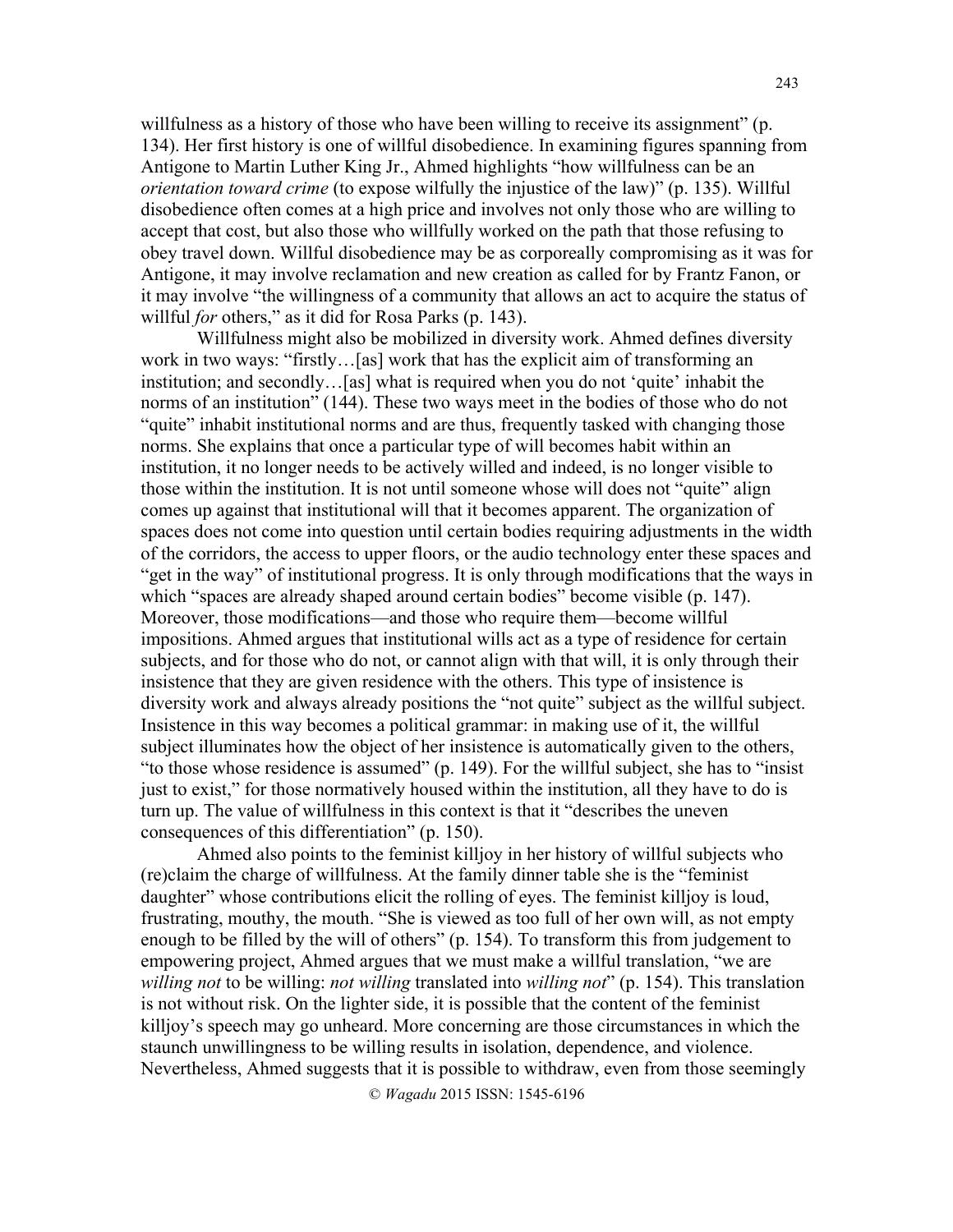inescapable places; willfulness can become "a way of creating a room of one's own" (p. 157). The act of this creation can become an everyday project, it can become a pedagogy: "don't adjust to an unjust world!" This may mean retaining some of the negativity attached to willfulness and to being a feminist killjoy. Ahmed suggests that because refusing to participate in an unjust context may result in a charge of willfully desiring to kill joy, one must get behind *being* a feminist killjoy. She states, "we might need to intrude on a world in which we figure as intrusion" (p. 160). The cost, and yet also the necessity of this charge is most keenly felt by minority subjects whose very beings are "deemed a threat to [the general] body" (p. 160). Willfulness is thus a way to expose "the violence that supports that body."

Ahmed concludes the chapter by examining "striking bodies." Willfulness might not only mean an unwillingness to go with the flow, but also being willing to become an obstruction to the flow. Striking bodies are those that "go *on* strike" in order "to aim *for*  obstruction" (p. 161). It is a willingness to mark the body, to adopt stigma voluntarily. For those bodies that are already stigmatized (by skin color or sexuality, for example), Ahmed states, "you might have to be willing (at least) to double that inheritance, to be stigmatized *all over again*" (p. 161). This voluntary assumption of stigma can be a way of performing the body in-the-world and with others whose deaths have also been willed. Demonstrations are important not only because they gather bodies in the streets, but also because they shape and reshape those streets. Reclaim the Night marches, and the Occupy movements provide concrete examples wherein willful occupation of streets can become acts of reclamation and transformation. Political demonstrations also come with risk of violence, but Ahmed argues that "to bother is to be bothered," even an act of violence can become a rallying point "if we rally around what we are against" (pp. 164- 65). However, she goes on to suggest that even as willfulness can act as a spark, or a charge, we must not "assume that in a given situation we are the willful subjects," willfulness is not a side which "one can simple be on or stay on" (p. 168).

Of primary importance in describing the dynamics of willfulness and its potential is "to learn not to repeat the dismissal" (p. 169). We must not foreclose the possibilities of willfulness by pre-empting its meaning or assuming its appearance in advance. In order for willfulness to be a project of connecting, of building spaces, of creating worlds, Ahmed asserts that we must learn "that we can loosen our hold on willfulness, even if, or maybe because, willfulness is used by others to hold us in place." To transform willfulnes into pedagogy then, it seems we "have to work out how to travel on unstable grounds" (p. 170). Rather than persisting in the belief that looking ahead, that progress should determine our activism, Ahmed evokes the queerness of hindsight, of re-writing history from behind, from the perspective of those who are behind. "A politics of the rear," maintains time to question and "to ask rather than tell" (p. 171). In the Conclusion of *Willful Subjects*, Ahmed moves away from the willful subject itself. Instead, through queer re-readings of Eliot's novels, Augustine's writings, and of other material objects, she aims to examine the roll of willfulness in shaping our shared world. Thinking about willfulness not only through subjectivity, but also through materiality, allows Ahmed to further explore the relationships between parts and parts, and parts and the whole. Willfulness via parts and materials can help us to further rethink our assumptions about place, order, promises, and time. Willfulness as a history of objects is also critically